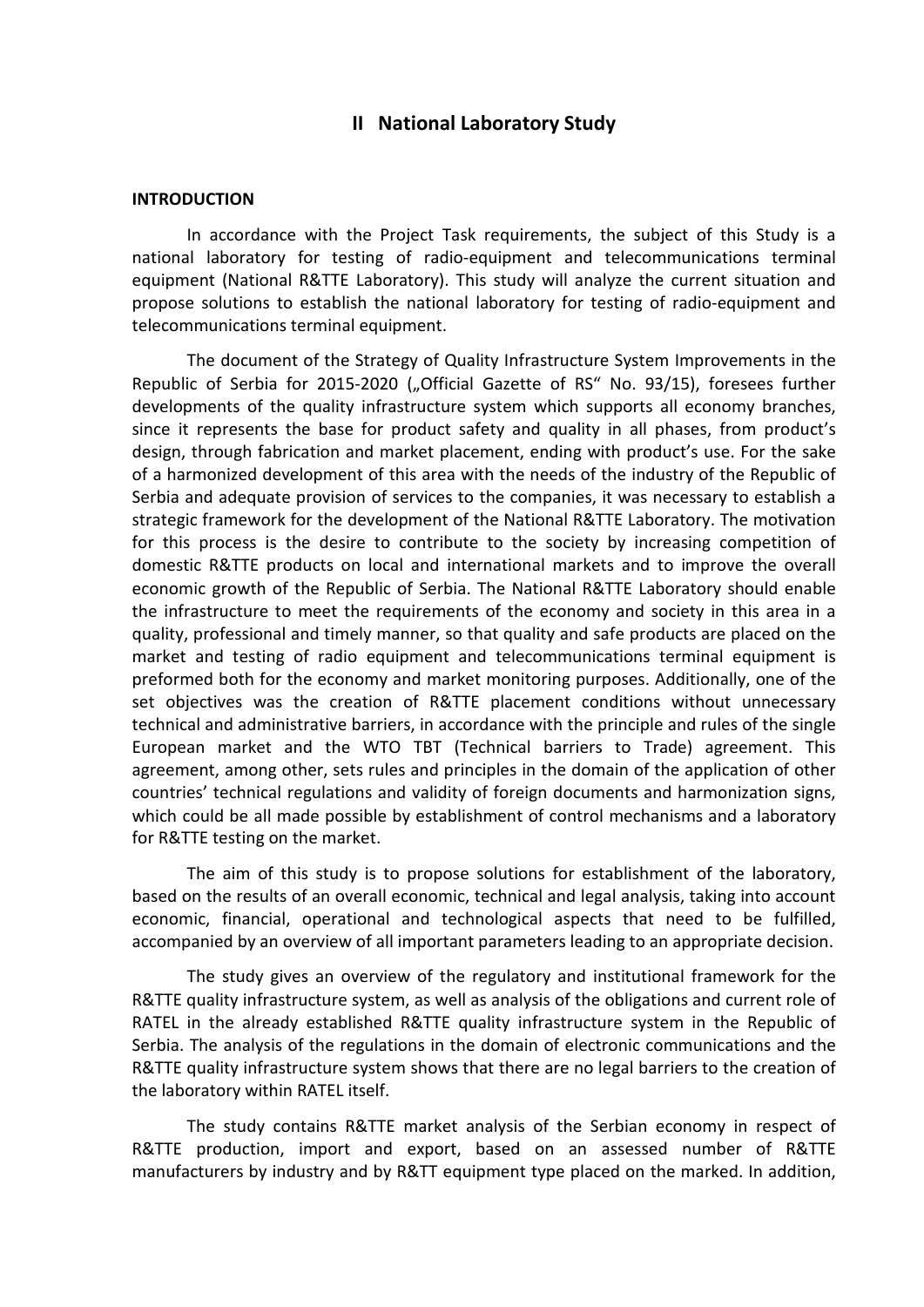an assessment was given regarding market needs for R&TTE testing laboratory services, including the needs of the competent authorities for R&TTE market monitoring. Also, an analysis of the existing situation in institutions and companies dealing with R&TTE measuring and testing was carried out, and a comparative overview of the laboratories in the Republic of Serbia already partially equipped for R&TTE and/ or electric and electronic equipment testing was given, taking into account authorizations for the performance of assigned tasks granted by competent ministries and accreditation certificates issued by the Accreditation Body of Serbia.

The study defines the testing object of the laboratory and deals in detail with standards and methods to be applied accordingly, along with kinds/ types of testing (measurements) included in each single standard. In this manner, the foreseen scope of operations of the mentioned laboratory and types of testing covered and supported by the planned measurement equipment and devices, as well as by other necessary components and installations (such as semi-anechoic chambers or anechoic chambers) are defined.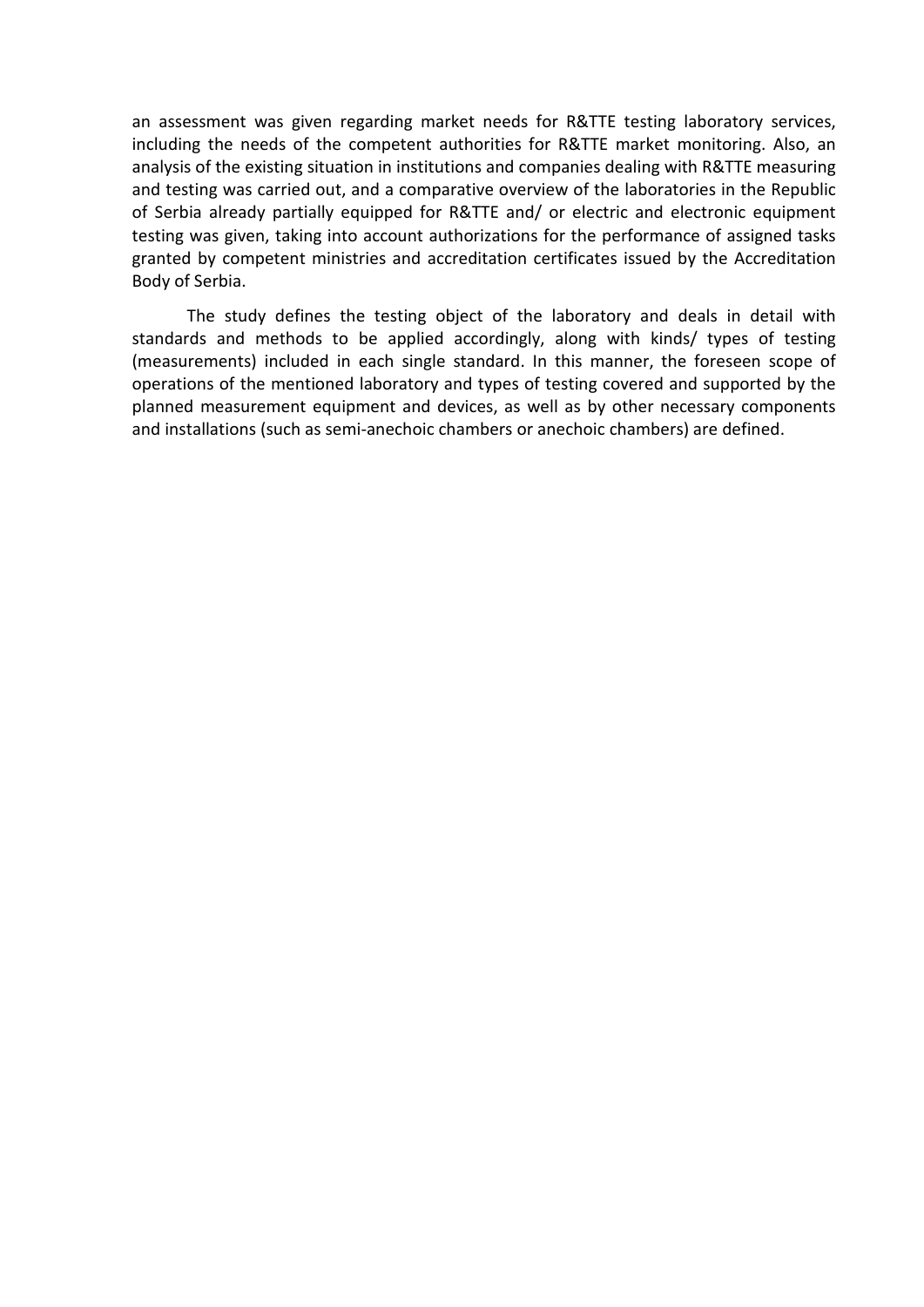## **CONCLUSION**

In accordance with the Project Task requirements, this study has discussed the present situation in the Republic of Serbia in the area of radio and telecommunications terminal equipment (R&TTE) testing and suggested a set of activities for the purpose of creation of a National Laboratory for R&TTE testing. The National R&TTE Laboratory should provide infrastructure for a quality, professional and timely response to the needs of the economy and society in this domain, to provide an environment for safe and quality product placement and performance of R&TTE testing, both for the economy and market monitoring purposes.

Based on the analysis of the manner governing the domain of the R&TTE quality infrastructure system in the EU countries, EU candidate countries and EFTA members, the current solution in the Republic of Serbia regarding RATEL's role as a designated body for the assessment of R&TTE harmonization is not present in any other EU country where the analysis has been performed. More precisely, in any of the analyzed countries, the NRA has no role of a designated body for harmonization assessment. For that reason (along with corresponding changes in the regulations), possible changes of RATEL's role within the R&TTE quality infrastructure system are suggested:

- discontinuation of the activities of the designated body for harmonization assessment,
- RATEL's inclusion in the assessment process regarding the fulfillment of requirements for designation of competent bodies for R&TTE harmonization assessment and/ or monitoring of designated bodies, in cooperation with the relevant ministry (primarily through opinion giving), and
- RATEL's inclusion in the inspection activities (R&TT market monitoring for the equipment placed on the market and/ or monitoring of the R&TTE put in use).

Bearing in mind the current role of RATEL in the R&TTE quality infrastructure system, the analysis of the R&TTE market in the Republic of Serbia has shown that the creation of a commercially affordable laboratory for R&TTE testing is not possible. Since the Republic of Serbia is not member of the EU, and is not likely to become one in the following period, commercially affordable functioning of a laboratory could not be provided via services offered to foreign users either. Due to administrative procedures and temporary import/ export related costs for the R&TTE transport to the laboratory (which is in itself costly and time-consuming), the Serbian R&TTE testing laboratory would be less competitive than those seated in the EU. Meanwhile, one should keep in mind that testing costs of a Serbianbased laboratory cannot be significantly lower than those of an EU-based lab. This is due to capital costs for creation and maintenance of a laboratory (including high amortization rate for equipment) being the same in Serbia and in the EU countries, causing the staff and regular business operations' costs to impact total costs in a relatively insignificant way.

In the Republic of Serbia, there are accredited laboratories for harmonization assessment in accordance with rules and standards pertaining to general electromagnetic compatibility and general safety, R&TTE and/ or electric and electronic equipment. There are also accredited laboratories authorized for safety testing in the domain of environmental impact, but only for radio-transmitters (i.e. radio base stations) in operations mode. However, none of the laboratories is adequately equipped for electromagnetic compatibility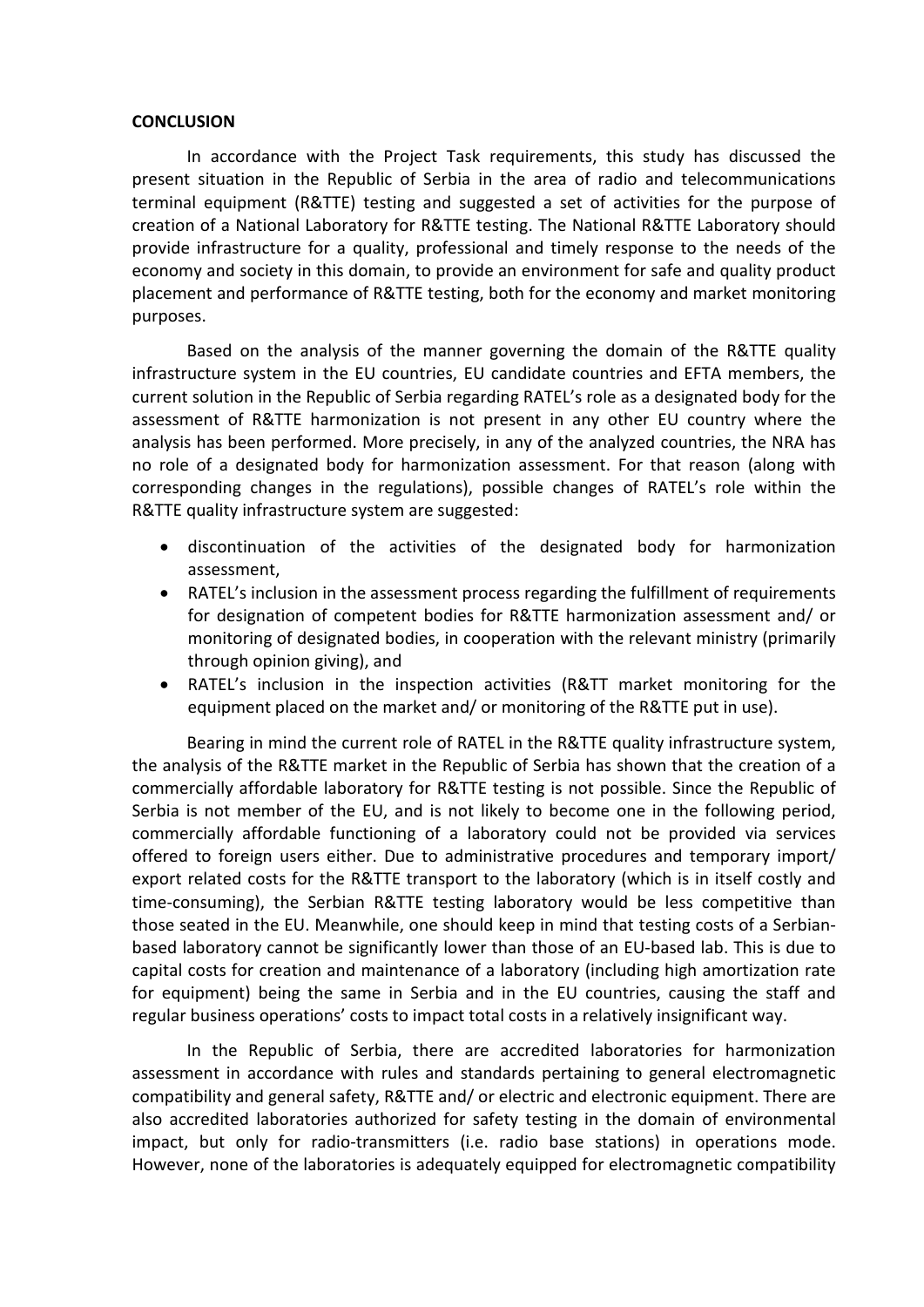testing of radio-equipment in operations mode (important requirements of Article 3.1b of the R&TTE Directive (1999/5/EC) and RED (2014/53/EU)), nor for radio-parameters of radioequipment in operations mode (important requirements of Article 3.2 of the R&TTE Directive (1999/5/EC) and RED (2014/53/EU)). The only exception is "Idvorski Laboratorije" which performs testing of equivalent isotropically radiated power for data transmission equipment operating in the 2,4 GHz ISM bandwidth and using broadband modulation techniques, which is all but a small portion of what is required in the domain of testing of radio-equipment in operations mode. Financially speaking, the existing laboratories operate at different levels of success, one of them ("Idvorski Laboratorije") performing with losses during 2015.

The analysis of the regulatory framework in the domain of electronic communications and R&TTE quality infrastructure system has shown that there are no legal obstacles to a laboratory figuring as a subject of this Study (i.e. the National R&TTE Laboratory) being created as an independent organizational unit within RATEL. In addition, the process of creation of such laboratory for R&TTE testing within RATEL, is completely in conformity with RATEL's authorizations and obligations as defined in the Law on Electronic Communications.

Since at the moment there is no acquisition model for any of the existing laboratories that would be acceptable to RATEL, the establishment of own laboratory is proposed in this Study.

Taking into account the defined testing scopes of the existing laboratories, testing scope guidelines set forth in the RED (2014/53/EU), ground for creation of the subjected Laboratory, scope of RATEL's activities as defined in the Law on Electronic Communications and designation of RATEL as a body for harmonization assessment pursuant to the R&TTE Rulebook, it was concluded that the subject of examination of the National Laboratory should be testing of electromagnetic compatibility of radio-equipment in operations mode (important requirements of Article 3.1b of the R&TTE Directive (1999/5/EC) and RED (2014/53/EU)) and testing of radio-parameters of radio-equipment in operations mode (important requirements of Article 3.2 of the R&TTE Directive (1999/5/EC) and RED (2014/53/EU)).

Due to high complexity of the system for R&TTE testing and the requirements defined by appropriate standards, with an aim to avoid the situation where the Investor is launching a public procurement procedure for separate system elements (expected to be purchased from different manufacturers) and subsequently integrating hardware and software components, it is technically and economically rational to implement a concept where complete measurement and testing systems for specific R&TTE classes (with all necessary ancillary equipment and software support) are purchased. Otherwise, there would most certainly be significant problems in terms of solutions compliant with standards.

The process of creation of the National Laboratory includes purchase of a semianechoic chamber (SAC), which requires construction of a dedicated facility. The process of creation of the National Laboratory is, therefore, planned in four phases:

> • Phase I: Hiring and initial training of the laboratory staff. Provision and equipment of temporary premises for the functioning of the laboratory in the first two phases. Purchase of the portable chamber and initial measurement